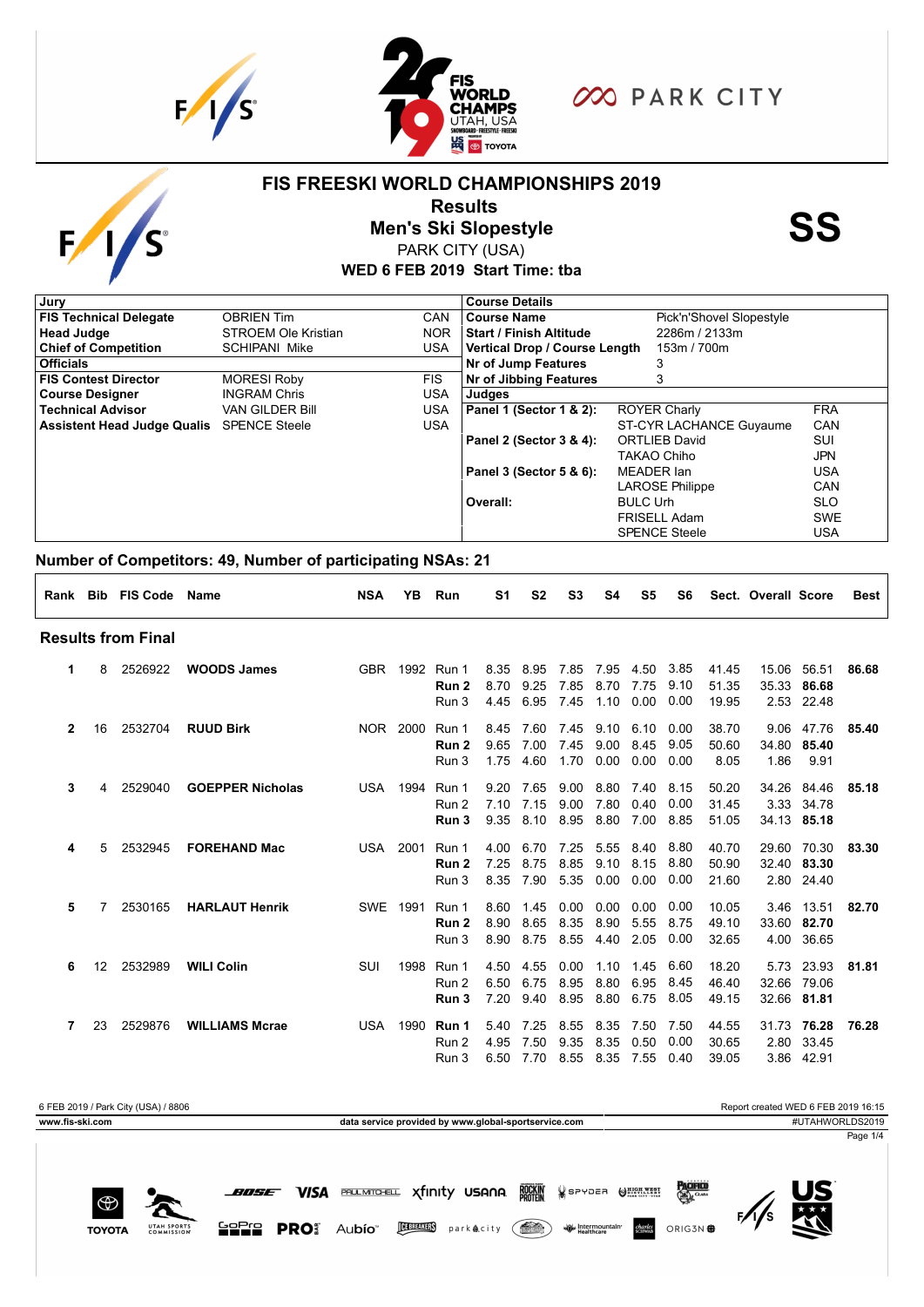



**OO PARK CITY** 

# $F_{\ell}$

## **FIS FREESKI WORLD CHAMPIONSHIPS 2019**

**Results<br>Men's Ski Slopestyle**<br>PARK CITY (USA)

PARK CITY (USA)

**WED 6 FEB 2019 Start Time: tba**

|    |    |                                   | Number of Competitors: 49, Number of participating NSAs: 21 |            |                                |                                      |            |                      |                                     |                        |                      |                      |                      |                   |                         |                      |                                         |             |
|----|----|-----------------------------------|-------------------------------------------------------------|------------|--------------------------------|--------------------------------------|------------|----------------------|-------------------------------------|------------------------|----------------------|----------------------|----------------------|-------------------|-------------------------|----------------------|-----------------------------------------|-------------|
|    |    | Rank Bib FIS Code Name            |                                                             | <b>NSA</b> |                                | YB Run                               |            | S1                   | S <sub>2</sub>                      | S <sub>3</sub>         | S4                   | S5                   | S6                   |                   |                         | Sect. Overall Score  |                                         | <b>Best</b> |
| 8  | 22 | 2528724                           | <b>HUNZIKER Jonas</b>                                       | SUI        | 1994                           | Run 1<br>Run 2<br>Run 3              |            | 5.95<br>9.50<br>6.00 | 8.85<br>9.05<br>9.05                | 5.50<br>8.65<br>8.65   | 1.10<br>5.85<br>0.90 | 0.15<br>7.65<br>0.00 | 0.00<br>7.80<br>0.00 |                   | 21.55<br>48.50<br>24.60 |                      | 4.13 25.68<br>24.93 73.43<br>2.66 27.26 | 73.43       |
| 9  | 25 | 2530151                           | <b>PATJA Aleksi</b>                                         | <b>FIN</b> | 1995                           | Run 1<br>Run 2<br>Run 3              |            | 8.40<br>8.35<br>8.35 | 4.85<br>7.80<br>5.70                | 4.00<br>4.75<br>7.10   | 1.10<br>4.75<br>5.60 | 1.50<br>3.00<br>1.35 | 3.00<br>2.30<br>0.00 |                   | 22.85<br>30.95<br>28.10 | 6.80                 | 29.65<br>13.60 44.55<br>5.06 33.16      | 44.55       |
| 10 | 11 | 2530404                           | <b>WESTER Oscar</b>                                         |            | SWE 1995                       | Run 1<br>Run 2<br>Run 3              |            | 5.00<br>9.55<br>0.90 | 8.30<br>8.40<br>0.00                | 4.35<br>8.50<br>0.00   | 0.00<br>1.00<br>0.00 | 1.50<br>0.00<br>0.00 | 7.70<br>0.00<br>0.00 |                   | 26.85<br>27.45<br>0.90  | 6.26<br>2.80<br>1.46 | 33.11<br>30.25<br>2.36                  | 33.11       |
|    |    | <b>Results from Qualification</b> |                                                             |            |                                |                                      |            |                      |                                     |                        |                      |                      |                      |                   |                         |                      |                                         |             |
| 11 | 17 |                                   | 2530746 BOESCH Fabian                                       |            | H <sub>1</sub> SUI             |                                      |            |                      | 1997 Run 1 47 49<br><b>Run 2 83</b> | 83                     | 48<br>85             | -47<br>82            |                      |                   |                         | 47.75 83.25<br>83.25 |                                         |             |
| 12 | 51 |                                   | 2533570 FAGAN Kiernan                                       |            |                                | H1 USA                               |            |                      | 2002 <b>Run 1</b> 82<br>Run 2 2     | - 80<br>$\overline{4}$ | 83<br>5              | 80<br>$\overline{4}$ |                      |                   |                         | 81.25 81.25<br>3.75  |                                         |             |
| 13 | 6  | 2532349                           | <b>DAHL Ferdinand</b>                                       |            |                                | H2 NOR 1998 Run 1                    |            | Run <sub>2</sub>     |                                     |                        |                      | 77<br>80             | 77                   | 74 74 74<br>78    | -80                     | 74.75 78.75<br>78.75 |                                         |             |
| 14 | 34 | 2531380                           | <b>PREUSS Florian</b>                                       |            |                                | H2 GER 1992 Run 1                    |            | Run 2                |                                     |                        |                      | 25<br>79             | 23                   | 25<br>76 77 78    | 27                      | 25.00 77.50<br>77.50 |                                         |             |
| 15 | 37 |                                   | 2530222 KANGAS Joona                                        |            | H <sub>1</sub> FIN             |                                      |            |                      | 1997 Run 1 76<br>Run 2 35           |                        | 76 80 77<br>36 33 38 |                      |                      |                   |                         | 77.25 77.25<br>35.50 |                                         |             |
| 16 | 2  | 2531837                           | <b>MAGNUSSON Oliwer</b>                                     |            |                                | H <sub>2</sub> SWE 2000 <b>Run 1</b> |            | Run 2                |                                     |                        |                      | 78<br>17             | 75<br>18             | 74<br>16          | -77<br>16               | 76.00 76.00<br>16.75 |                                         |             |
| 17 | 15 | 2531648                           | <b>BILOUS Finn</b>                                          |            | H <sub>2</sub> N <sub>ZL</sub> |                                      | 1999 Run 1 | Run 2                |                                     |                        |                      | 41<br>76             | 36<br>76             | 30<br>75          | 32<br>-76               | 34.75 75.75<br>75.75 |                                         |             |
| 18 | 18 |                                   | 2532212 <b>GUBSER Kim</b>                                   |            | H <sub>2</sub> SUI             |                                      | 2000 Run 1 | Run <sub>2</sub>     |                                     |                        |                      | 73                   | 70<br>76 75 75       | - 70              | 72<br>76                | 71.25 75.50<br>75.50 |                                         |             |
| 19 | 9  |                                   | 2534006 LANGEVIN Philippe                                   |            | H1 CAN                         |                                      |            |                      | 2001 Run 1 70<br>Run 2 30           | 74 78<br>30            | - 75<br>30 40        |                      |                      |                   |                         | 74.25 74.25<br>32.50 |                                         |             |
| 20 | 19 |                                   | 2533816 SCHJERVE Sebastian                                  |            |                                | H <sub>2</sub> NOR 2000 <b>Run 1</b> |            | Run 2                |                                     |                        |                      | 77<br>68             |                      | 72 72 75<br>66 61 | 65                      | 74.00 74.00<br>65.00 |                                         |             |



**BOSE VISA PALLMTO-ELL Xfinity USANA BOCKIN** 

₩. **TOYOTA** UTAH SPOR<br>COMMISSI

GOPIO PROS Aubío **MELLES** parkacity (A) W Healthcare ORIG3N **\$** 

SPYDER OMNITT

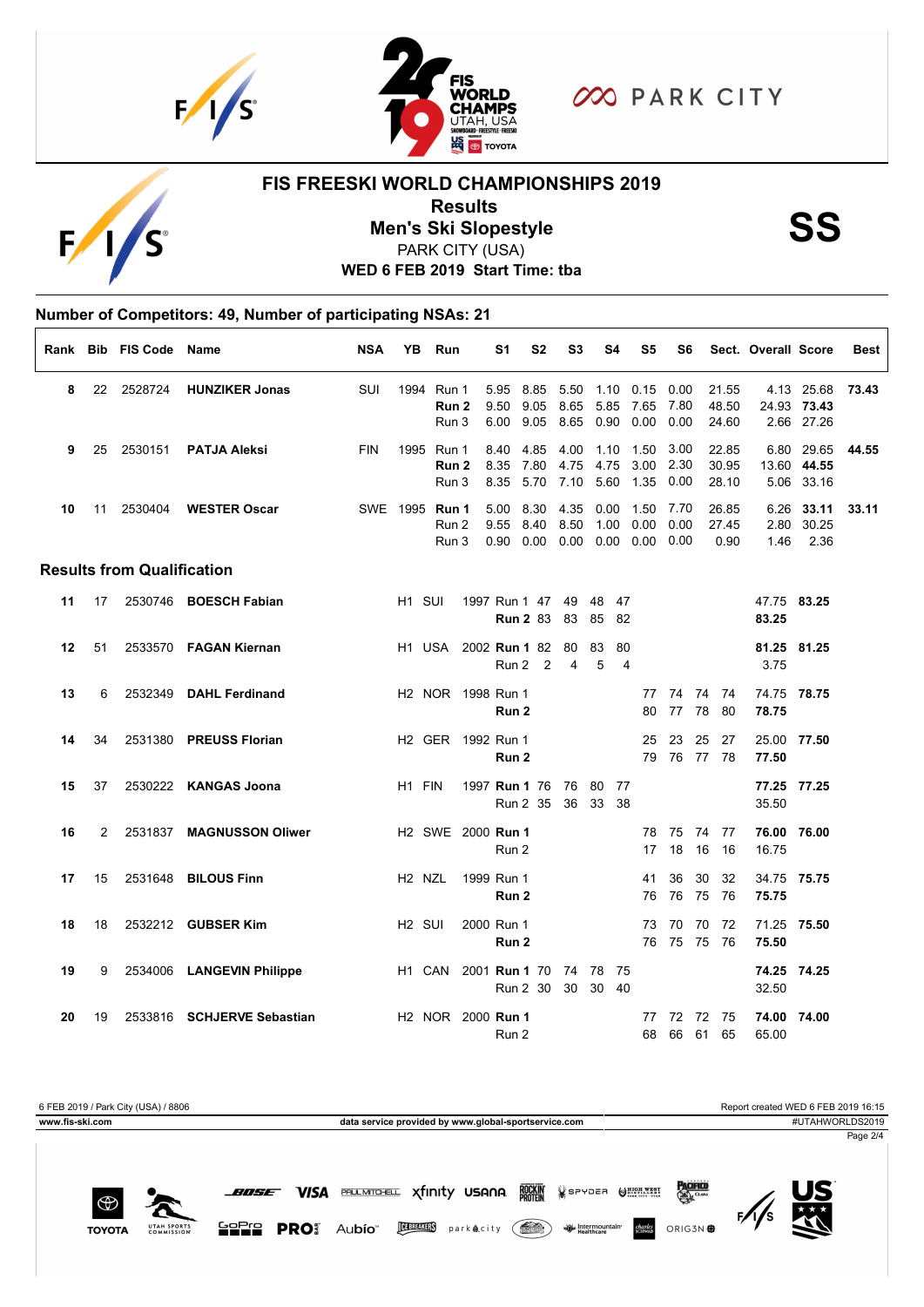



**OO PARK CITY** 

#### **FIS FREESKI WORLD CHAMPIONSHIPS 2019**



**Results<br>Men's Ski Slopestyle**<br>PARK CITY (USA) PARK CITY (USA)

**WED 6 FEB 2019 Start Time: tba**

### **Number of Competitors: 49, Number of participating NSAs: 21**

|    |    | Rank Bib FIS Code Name |                             | <b>NSA</b>                                       | YΒ | <b>Run</b>                                          |    |             |    |          |          |                            | J1 J2 J3 J4 J5 J6 J7 J8 | <b>Score</b> | <b>Best</b> | Tie |
|----|----|------------------------|-----------------------------|--------------------------------------------------|----|-----------------------------------------------------|----|-------------|----|----------|----------|----------------------------|-------------------------|--------------|-------------|-----|
| 21 | 45 | 2530389                | <b>MAKAROV Dmitrii</b>      | H <sub>1</sub> RUS                               |    | 1996 <b>Run 1</b> 70 70 75 74<br>Run 2 22 24 22 26  |    |             |    |          |          |                            |                         | 23.50        | 72.25 72.25 |     |
| 22 | 30 |                        | 2533833 SYRJA Elias         | H <sub>2</sub> FIN                               |    | 1998 Run 1<br>Run 2                                 |    |             |    | 74       |          | 25 21 32 23<br>68 70       | - 73                    | 71.25        | 25.25 71.25 |     |
| 23 | 47 |                        | 2532476 KOVALENKO Orest     |                                                  |    | H <sub>2</sub> UKR 2002 Run 1<br>Run 2              |    |             |    | 60<br>69 | 58       | 60<br>65 70 69             | 57                      | 68.25        | 58.75 68.25 |     |
| 24 | 1  |                        | 2530310 BRAATEN Oystein     |                                                  |    | H1 NOR 1995 Run 1 50 53 52 52<br><b>Run 2 67 63</b> |    | 69          | 68 |          |          |                            |                         | 66.75        | 51.75 66.75 |     |
| 25 | 32 |                        | 2533005 YAMAMOTO Taisei     | H1 JPN                                           |    | 2001 <b>Run 1</b> 69<br>Run 2 55 55 55 52           | 66 | 64          | 65 |          |          |                            |                         | 54.25        | 66.00 66.00 |     |
| 26 | 49 |                        | 2532673 TAPPER-NORRIS Jacob | H <sub>1</sub> N <sub>ZL</sub>                   |    | 1998 Run 1 31<br><b>Run 2</b> 68 62 63 63           | 30 | 31 31       |    |          |          |                            |                         | 64.00        | 30.75 64.00 |     |
| 27 | 26 |                        | 2532358 BURATTI Benoit      | H <sub>2</sub> FRA 1997 Run 1                    |    | Run 2                                               |    |             |    |          |          | 22 22 23 26<br>65 62 62 63 |                         | 63.00        | 23.25 63.00 |     |
| 28 | 29 |                        | 2533067 LLISO Javier        | H <sub>1</sub> ESP                               |    | 1997 Run 1 36 36<br><b>Run 2</b> 64 60              |    | 35 36<br>61 | 60 |          |          |                            |                         | 61.25        | 35.75 61.25 |     |
| 29 | 28 |                        | 2531785 MUELLAUER Lukas     | H1 AUT                                           |    | 1997 Run 1 8<br><b>Run 2</b> 49 55 53 51            | 8  | 8           | 8  |          |          |                            |                         | 52.00        | 8.00 52.00  |     |
| 29 | 43 |                        | 2530593 BONACALZA Mateo     | H <sub>2</sub> ARG 1996 Run 1                    |    | Run 2                                               |    |             |    |          | 15 15 15 | 54 48 53                   | - 15<br>- 53            | 52.00        | 15.00 52.00 |     |
| 31 | 21 |                        | 2530203 TJADER Jesper       |                                                  |    | H1 SWE 1994 Run 1 48 51 50 49<br>Run 2 10           | 9  | 9           | 9  |          |          |                            |                         | 9.25         | 49.50 49.50 |     |
| 32 | 27 |                        | 2533220 MAHARAVO Vincent    | H <sub>2</sub> FRA                               |    | 1997 Run 1<br>Run 2                                 |    |             |    | 18<br>52 | 43       | 10 17<br>48                | 20<br>49                | 48.00        | 16.25 48.00 |     |
| 33 | 40 |                        | 2529990 BARTIK Simon        | H <sub>2</sub> C <sub>ZE</sub> 1994 <b>Run 1</b> |    | Run 2                                               |    |             |    | 48<br>5  | 45<br>3  | 47<br>5                    | 46<br>3                 | 4.00         | 46.50 46.50 |     |
| 34 | 36 | 2532689                | <b>McCORMICK Chris</b>      |                                                  |    | H1 GBR 1998 Run 1 43 44 45 46<br>Run 2 20 22 23 23  |    |             |    |          |          |                            |                         | 22.00        | 44.50 44.50 |     |
| 35 | 33 |                        | 2530316 LIEROP van Mees     | H <sub>1</sub> NED                               |    | 1995 Run 1 18<br>Run 2 43 40 43 45                  | 13 | 12          | 12 |          |          |                            |                         | 42.75        | 13.75 42.75 |     |

SPYDER OMNEST

ORIG3N **\$** 



₩ **TOYOTA** UTAH SPOR<br>COMMISSIC

**BOSE VISA PROLIMITOFELL X** finity USANA **READY** 

GOPIO PROS Aubío **MEDICO** parkacity (and Wintermountain